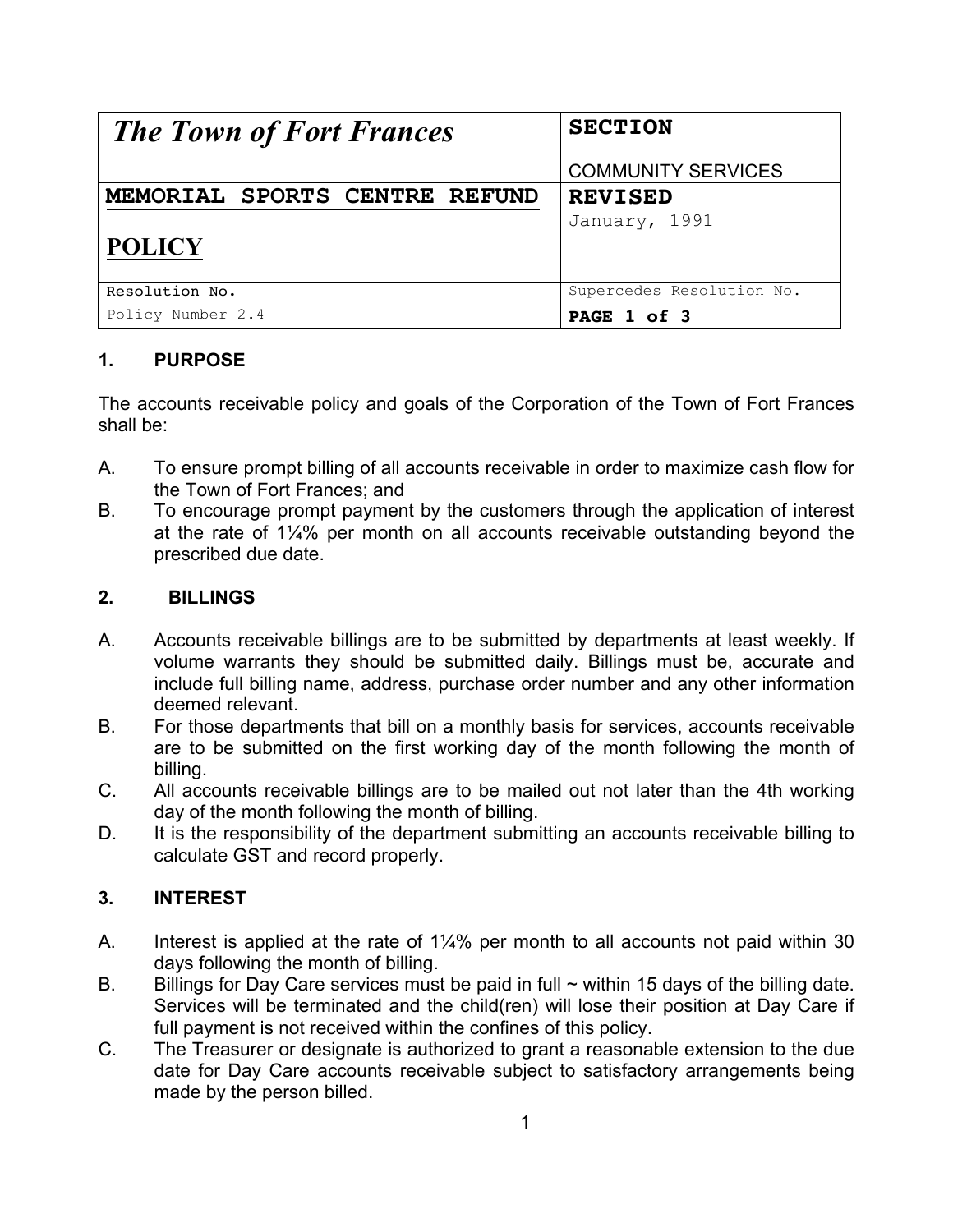## **4. APPLICATION OF PAYMENTS**

- A. All payments received on account are applied on the following basis:
	- i. First to all interest owing; and
	- ii. Secondly, to the oldest accounts receivable unless the payor specifically designates to which accounts receivable the payment is to be applied.

## **5. INTEREST WRITE-OFFS**

- A. The Treasurer is authorized to write off interest charges on individual accounts in amounts less than or equal to \$25.00.
- B. If an account which is in dispute is subsequently cancelled or reduced in amount, the Treasurer is given full authority to write off the excess interest charges.
- C. All interest charge write-offs except those as noted in 5 (b) above, which exceed \$25.00 must be approved by resolution of Council.

# **6. NOTICES/COLLECTION PROCEDURE**

- A. Monthly accounts receivable reminder notices are to be mailed out not later than the 20th of the month to all customers with balances outstanding.
- B. All accounts receivable, or balances thereof, not paid within 30 days following the end of the month of billing will be actioned by the Tax/Accounts collector as follows:
	- i. Collection letter as shown in Appendix:"A" will be sent to the debtor.
	- ii. If there is no response within a reasonable length of time (approximately 14 days) collection letter as shown in Appendix "B" will be sent to the debtor notifying him of our intent to proceed with the appropriate collection action.
	- iii. Appropriate action is then taken as noted in the collection letter or as allowed under section 7 of this policy.
	- iv. Partial payments received during this collection period are recognized by letter to the debtor acknowledging receipt of partial payment and notification of balance still owing. A sample of this letter is shown in Appendix "C"
- C. Any accounts submitted to a Credit Bureau for collection will have a collection charge of 40% of the balance due added prior to submission. This is to offset the collection agency fee.
- D. Any accounts disputed by the debtor will be forwarded to the appropriate department head for follow up and resolution. The department head will confirm in writing to the Tax Collector, within 14 days of the account being referred by the Tax Collector, the accuracy of the accounts receivable or of any changes to be made to the accounts receivable billing. The Tax Collector will advise the debtor by letter of any adjustment to the account as a result of the review by the department head. Collection action is then proceeded with as needed.